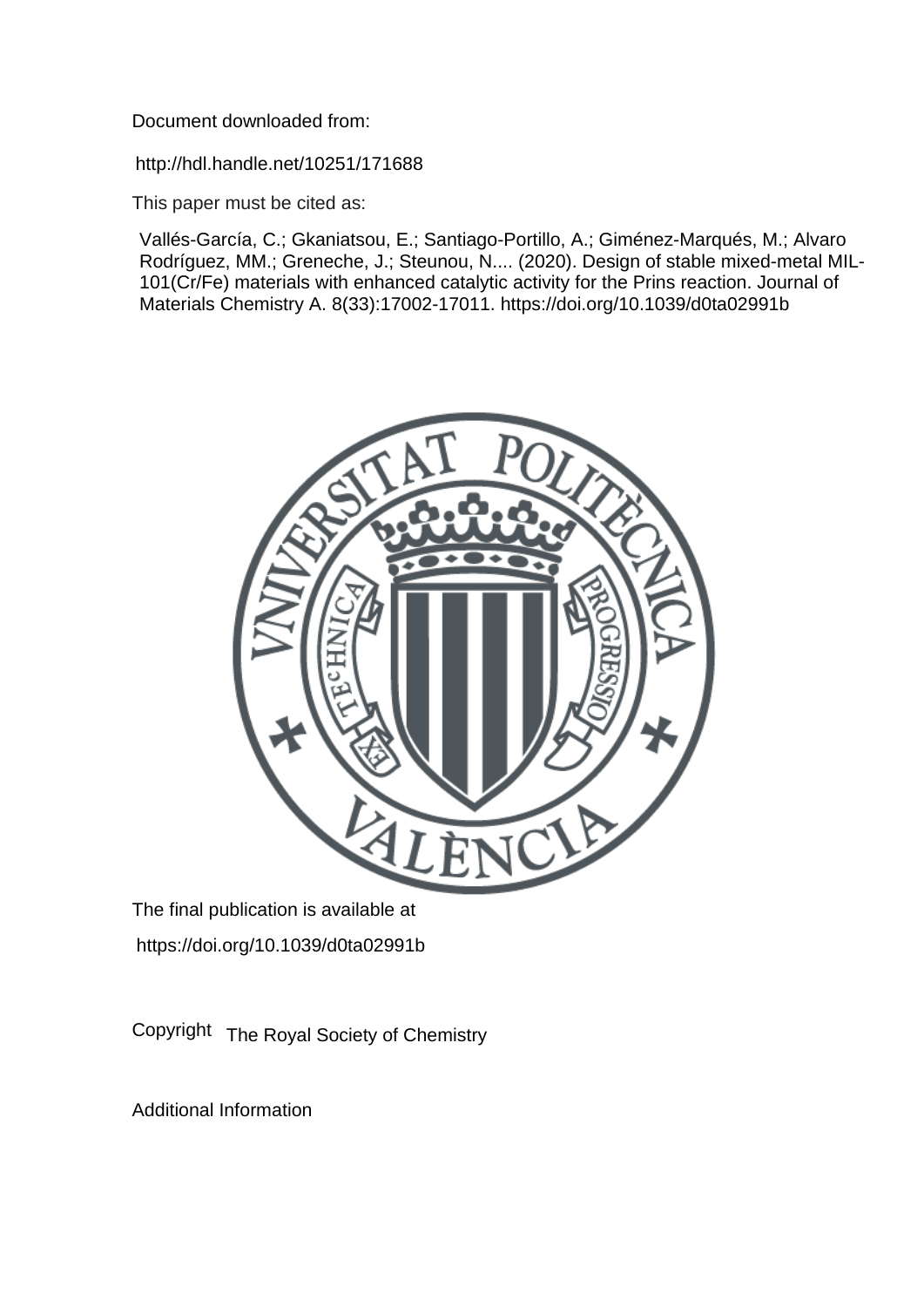# ARTICLE

# **Design of stable mixed-metal MIL-101(Fe/Cr) materials with enhanced catalytic activity for the Prins reaction**

Cristina Vallés-García,<sup>a,\$</sup> Effrosyni Gkaniatsou,<sup>b,\$</sup> Andrea Santiago-Portillo,<sup>a</sup> Mónica Giménez-Marqués,<sup>c</sup> Mercedes Álvaro,<sup>a</sup> Jean-Marc Greneche,<sup>d</sup> Nathalie Steunou,<sup>b</sup> Clémence Sicard, <sup>b,\*</sup> Sergio Navalón,<sup>a,\*</sup> Christian Serre,<sup>d,\*</sup> Hermenegildo García<sup>f,g\*</sup>

This work highlights the benefit of designing mixed-metal (Cr/Fe) MOFs for enhanced chemical stability and catalytic activity. A robust and stable mixed-metal MIL-101(Cr/Fe) was prepared through a HF-free direct hydrothermal route with Fe<sup>3+</sup> content up to 21 wt%. The incorporation of Fe<sup>3+</sup> cations in the crystal structure was confirmed by  $57F$ e Mössbauer spectrometry. The catalytic performance of the mixed metal MIL-101(Cr/Fe) was evaluated in the Prins reaction. MIL-101(Cr/Fe) exhibited a higher catalytic activity compared to MIL-101(Cr), improved chemical stability compared to MIL-101(Fe) and a higher catalytic activity for bulky substrates compared to MIL-100(Fe). In situ infra-red spectroscopy study suggests that the incorporation of Fe<sup>3+</sup> ions in MIL-101 structure leads to an increase in Lewis acid sites. It was thus concluded that the predominant role of  $Cr^{3+}$  ions was to maintain the crystal structure, while Fe $3+$  ions enhanced the catalytic activity.

# **Introduction**

Metal-organic frameworks (MOFs) have been successfully applied as catalysts for a large variety of liquid-phase reactions.1-5 Of particular importance are the Lewis acidcatalyzed processes due to the wide reaction range and their general applicability for the production of fine chemicals, pharmaceuticals and agrochemicals.<sup>6</sup> Some examples have shown the superiority as catalysts of MOFs *versus* zeolites to promote Lewis acid-catalyzed reactions in the liquid phase.<sup>7, 8</sup>

Among the most commonly used MOFs as heterogeneous catalysts, MIL-101(Cr) combines a series of desirable properties, including: i) an exceptional chemical and a suitable thermal stability, ii) a very high porosity with wide pentagonal (1.2 nm) and hexagonal (1.4 nm) windows to access to the

*g.Center of Excellence for Advanced Materials Research, King Abdulaziz University, Jeddah, Saudi Arabia*

mesoporous cavities (2.9 and 3.4 nm in diameter), iii) a large surface area (3000-4200  $m^2 g^{-1}$ ), and iv) a tunable composition through organic ligand substitution and metal node modification.<sup>9</sup> Importantly, after the removal of water molecules coordinated to the metal sites, the metal node cluster ( $Cr^{3+}$ -trimer) presents inherent Lewis acidity.<sup>7</sup> Thus, MIL-101(Cr) has been widely reported as heterogeneous catalyst for those reactions that require Lewis acid sites $^{7, 10}$  or  $redox<sup>11-13</sup>$  centers.

Heterogeneous catalysis is continuously searching for more active and selective catalysts. In the particular case of MOFs as solid Lewis acids, this target can be achieved, by at least, two alternative ways, either by introducing electron-withdrawing substituents on the organic linker or by selecting metal ions with higher acid strength. In this context, it has been reported that the catalytic activity as Lewis acid of MIL-101(Cr) can be increased up to three orders of magnitude by introducing electron-withdrawing groups such as nitro groups in the organic ligand.<sup>10</sup> However, a complementary strategy would be to partially replace  $Cr^{3+}$  by other appropriate transition metal. Regarding the possibility to enhance Lewis acidity by proper selection of the transition metal, an obvious choice is the replacement of  $Cr^{3+}$  by Fe<sup>3+</sup> in MIL-101. It has been previously established that for some reactions MIL-101(Fe) is more efficient as catalyst than MIL-101(Cr), $^{14}$  although the direct comparison between the catalytic activity of  $Cr^{3+}$  and Fe $^{3+}$  is in most cases not possible due to the different nature of the accompanying counter anion, particles sizes and other parameters. In addition, MOFs bearing Lewis acid sites such as MIL-100 or MIL-101 often suffer from a partial poisoning of the most active metal sites by impurities (ligand, anion...).<sup>15</sup> Thus

*a.Departamento de Química, Universitat Politècnica de València, C/Camino de Vera, s/n, 46022 Valencia, Spain*

*b.Institut Lavoisier de Versailles, UMR CNRS 8180, Université de Versailles Saint-*

*Quentin-en-Yvelines, Université Paris Saclay, France c. Instituto de Ciencia Molecular (ICMol), Universidad de Valencia, C/Catedrático José Beltrán 2, Paterna 46980, Spain*

*d.Institut des Molécules et Matériaux du Mans, UMR CNRS 6283, Université du Maine, Le Mans, France e. Institut des Matériaux Poreux de Paris, UMR 8004 CNRS Ecole Normale* 

*Supérieure, Ecole Supérieure de Physique et de Chimie Industrielles de Paris, PSL university, Paris, France.*

*f. Instituto de Tecnología Química CSIC-UPV, Universitat Politècnica de València, Consejo Superior de Investigaciones Científicas, Av. de los Naranjos s/n, 46022 Valencia, Spain*

*h.\$ Both are considered as first authors*

Electronic Supplementary Information (ESI) available: [details of any supplementary information available should be included here]. See DOI: 10.1039/x0xx00000x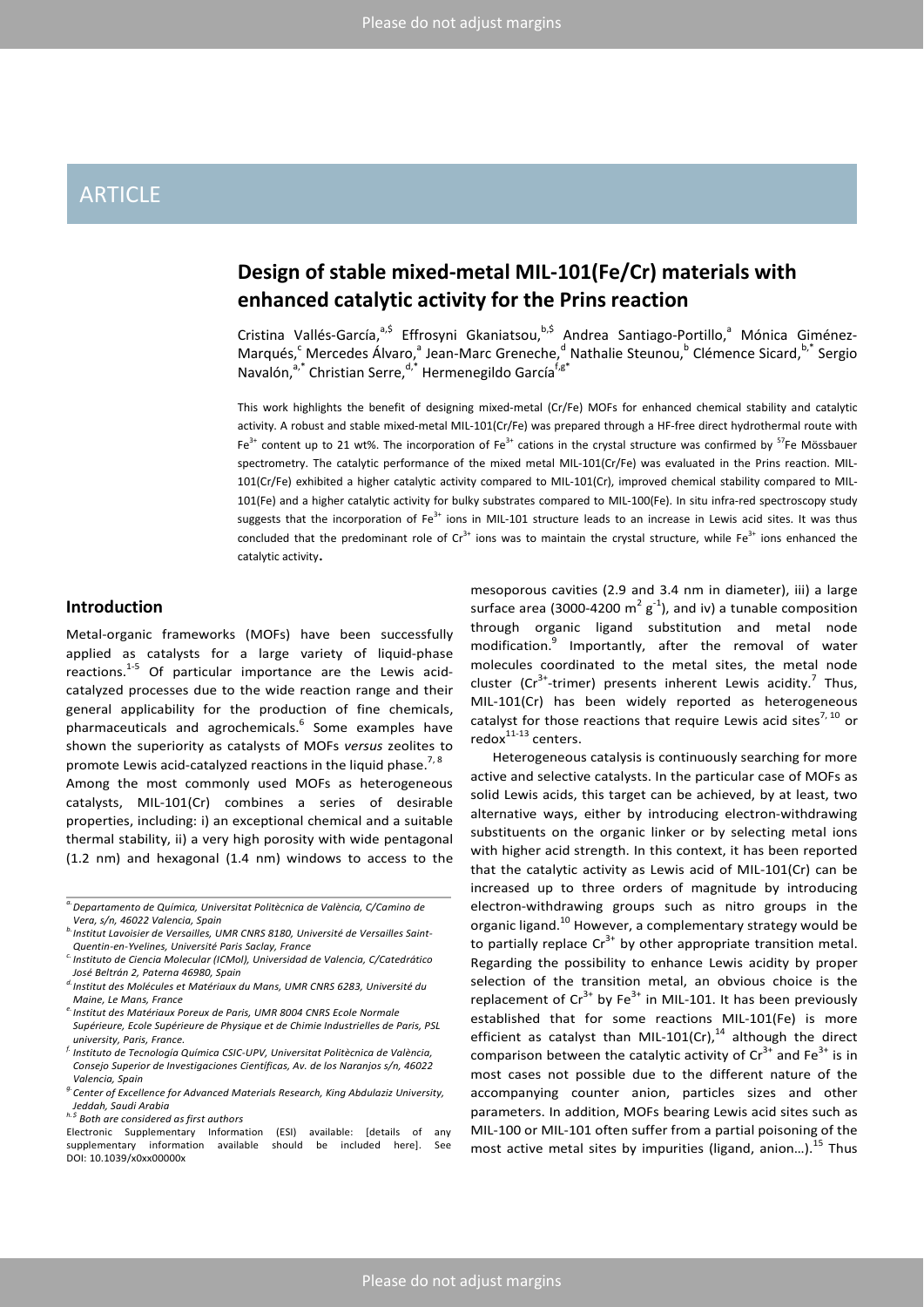depending on the activation conditions, the same material can exhibit a significantly different density of Lewis sites of different strength, $16$  making thus comparison between various samples cumbersome.

In this context, the lower chemical stability of MIL-101(Fe), easily converted upon exposure to water or polar organic solvents to the less porous MIL-88B(Fe), $^{17}$  has hampered the determination of the real catalytic activity of  $Fe<sup>3+</sup>$  ions in the MIL-101 structure in comparison with the  $Cr^{3+}$  analogue.

Previously, some of us have reported the direct preparation of mixed Cr/Fe MIL-53 materials. It was shown that the introduction of  $Cr^{3+}$  ions into the Fe-MOF was accompanied by a strong enhancement of the chemical stability.<sup>18</sup> Later on this strategy was further extended to prepare highly porous Cr-MOFs through an easy solvothermal post-synthetic treatment starting from pre-formed Fe-MOFs.<sup>19</sup> However, the synthesis of bi-metallic kinetic phases, such as MIL-101, remains challenging as it requires a careful tuning of the kinetic reactivity of the cations.

Preparation of heterometallic MOFs is a well-established strategy to optimize the catalytic activity of these materials.<sup>20-</sup>  $23$  For instance, doping MIL-100(Fe) with Ni species was found a convenient way to both increase the activity of the MOF catalyst, while preserving the good chemical stability of the bare Fe-MOF.

Herein, the preparation of a robust and stable mixed-metal MIL-101(Cr/Fe) structure in various  $Fe<sup>3+</sup>$  proportions up to 21 wt% is achieved through a direct hydrothermal synthesis avoiding the use of toxic HF. <sup>57</sup>Fe Mössbauer spectrometry supports the successful incorporation of  $Fe<sup>3+</sup>$  cations within the crystal structure of the mixed-metal MIL-101(Cr/Fe) solids. Catalytic data for the Prins reaction indicate that the mixedmetal MIL-101(Cr/Fe) materials exhibit both an increased activity in comparison with the pure MIL-101(Cr) material, as well as a strongly enhanced chemical stability compared with the single-metal MIL-101(Fe) solid. The mesoporosity of the mixed-metal MIL-101(Cr/Fe) was found to make this material more adequate as catalyst to promote the Prins addition of bulky substrates compared to MIL-100(Fe), most likely due to a favored substrate diffusion. In addition, a good relationship between the  $Fe<sup>3+</sup>$  proportion in the MIL-101(Cr/Fe) catalysts and the observed catalytic activity has been found. Stability data indicate that MIL-101(Cr/Fe) solid acts as a true heterogeneous catalyst that can be reused maintaining its initial crystallinity without undergoing metal leaching. This work illustrates the successful design of heterometallic MOFs exhibiting a superior catalytic activity by having one metal with a predominant role in maintaining the crystal structure  $(Cr^{3+})$  in the present case) and a second one enhancing the catalytic activity (Fe $^{3+}$  in MIL-101).

# **Results and discussion**

#### **Catalyst preparation**

The synthesis of MIL-101(Cr/Fe) by direct hydrothermal synthesis has been already reported. $24$  However, the

previously reported synthetic procedure used hydrofluoric acid (HF) as acidic modulator/mineralizing agent. HF is a highly hazardous liquid (highly toxic and corrosive, as well as contact poison) and, therefore, not suitable for green and sustainable syntheses that are targeted nowadays, particularly for large scale preparation. A hydrothermal synthesis without HF was recently reported, but pure MIL-101(Cr/Fe) phase was only obtained for low Fe content (10 wt%).<sup>25</sup> In the present case, the target was to introduce much larger Fe proportions reaching about 20 wt% of the total Cr(NO3)3⋅9H<sub>2</sub>O replaced by Fe(NO3)3∙9H2O. Consequently, the reported synthesis was optimized to avoid the use of HF, while achieving higher Fe content.

For the synthesis of pure and well crystallized MIL-101(Cr/Fe) solids, one of the most difficult challenge to overcome is the competition between the crystallization of two other polymorphs (i.e. same chemical composition, but different structure) typically obtained when dealing with  $M^{3+}$ cations and terephthalic acid: namely MIL-101, $9$  MIL-88<sup>26</sup> and the thermodynamically preferred phase MIL-53. $^{27, 28}$  The use of mixed-metals with different reactivity is also known to modify the crystallization process and influence polymorph formation, not mentioning the risk to form metal oxides.<sup>29</sup> Therefore, attempts to obtain mixed-metal MIL-101(Cr/Fe) using iron nitrate as  $Fe<sup>3+</sup>$  source and similar synthetic conditions (220 °C, 8 h) as those used for the pure MIL- $101(Cr)$ ,<sup>30</sup> resulted only in mixtures of MIL-101/MIL-88B (Figure SI-1), possibly due to the higher reactivity of iron cations that drives the phase formation towards MIL-88B. The addition of non-toxic acidic modulators, such as acetic acid (HOAc) was also explored, but it resulted as well in MIL-101/MIL-88B mixtures (Figure SI-1). A possible way to address this difference in reactivity between  $Fe^{3+}$  and  $Cr^{3+}$  is the use of a less reactive iron source such as metal iron.  $Fe<sup>0</sup>$  has already successfully been used for the preparation of the mixed metal MIL-53(Cr/Fe). $^{23}$  As seen in Figure SI-2, the use of Fe<sup>0</sup> drastically limited the formation of MIL-88B phase, compared to the use of iron nitrate, but did not fully prevented its formation. The use of HOAc did not improve the phase purity and resulted in mixture of MIL-101/MIL-88B phases (Figure SI-2). It was, thus, concluded that this acid modulator was not adequate for the formation of a pure MIL-101(Cr/Fe) phase.

Basic additives, such as NaOH, KOH and tetramethylammonium hydroxide (TMAOH), have also been studied for the synthesis of MIL-101 materials. Their use has been reported to enhance the solubility of the terephthalic acid and to favor the nucleation process, as the pH conditions are shifted around pH 6, thus promoting the synthesis of MIL-101. MIL-101(Cr) synthesized in the presence of low concentrations of TMAOH showed a good crystallinity, high specific surface area and the formation of pure phases. $31,32$  It was hence of interest to investigate the use of this basic additive for the formation of the mixed metal MIL-101(Cr/Fe). To minimize the formation of the thermodynamic phase MIL-53(Cr), the reaction temperature was decreased, while the reaction time increased and various TMAOH concentrations were tested (0.0125-0.09 M). It was found that the purity of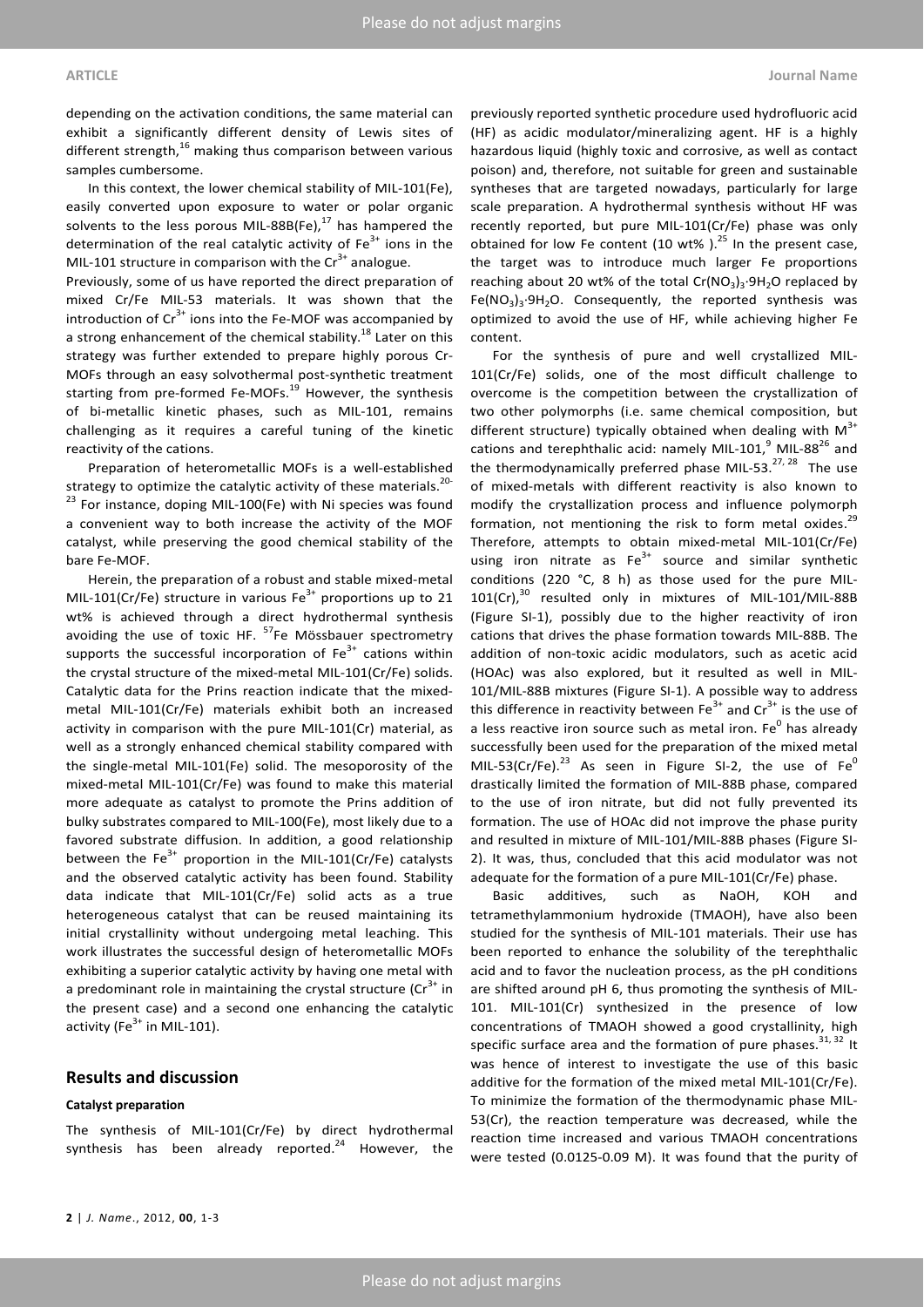MIL-101 (Cr/Fe) varied linearly with TMAOH concentrations (Figure SI-3). Concentrations above 0.06 M promoted mostly the synthesis of MIL-101 phase, whereas lower concentrations resulted in traces of the MIL-53 phase. When TMAOH concentration was increased above 0.07 M, the crystallinity of the product significantly decreased until an amorphous solid was obtained at 0.09 M of TMAOH. These results are in agreement with previous studies that showed the effect of the TMAOH concentration on the crystallinity of MIL-101.<sup>32</sup>

Further optimization was achieved by further decrease of the reaction temperature minimizing oxide formation. Two



pure MIL-101(Cr/Fe) materials with 4:1 and 5.9:1 Cr:Fe ratios were finally successfully obtained by using TMAOH as basic additive at 0.06 M at 150  $^{\circ}$ C. Both MIL-101(Cr/Fe) materials



showed characteristic Bragg peaks of MIL-101, without any additional peaks, which confirmed the formation of a pure phase (Figure 1).

Figure 1: Normalized PXRD patterns  $(\lambda = 1.54 \text{ Å})$  of MIL-101(Cr/Fe) (4:1) and MIL-101(Cr/Fe) (5.9:1), compared with the calculated pattern of MIL-101(Cr).

Figure 2:  $N_2$  sorption isotherms of MIL-101 (Cr) (black cycles), MIL-101(Cr/Fe) (4:1) (brown triangles) and MIL-101(Cr/Fe) (5.9:1) (green diamonds) at 77 K ( $P_0$ =1 atm).

The Cr and Fe atomic content was analyzed by EDX (average of 12 random points) and confirmed by ICP-OES. The composition was found to be 81  $\pm$  2 % Cr and 19  $\pm$  2 % Fe for MIL-101(Cr/Fe) (4:1, 21 wt%) and 85 ± 1 % Cr and 15 ± 1 % Fe for MIL-101(Cr/Fe) (5.9:1, 14 wt%). The low standard deviation as well as the identical values obtained by EDX and ICP-OES, suggest a homogeneous dispersion of iron in the sample. The chemical formulae of the MOFs deduced from the EDX are  $Cr_{2.4}Fe_{0.6}OH(H_2O)_2O[(O_2C)-C_6H_4-(CO_2)]_3$ 

 $Cr_{2.57}Fe_{0.43}OH(H_2O)_2O[(O_2C)-C_6H_4-(CO_2)]_3$  for MIL-101(Cr/Fe) (4:1) and MIL-101(Cr/Fe) (5.9:1), respectively.

SEM analysis on the two mixed-metal MIL-101(Cr/Fe) solids revealed the formation of particles, without a well-defined morphology. Nonetheless, both MOFs showed uniform particles of around 100 nm (Figure SI-4). The TGA curves of the two mixed metal MOFs were compared with that of MIL-101(Cr) (Figure SI-5). The thermal degradation of the structures was observed around 300 $\,^{\circ}$ C under oxygen, which is similar to the pure MIL-101(Cr),  $9$  indicating that the incorporation of  $Fe<sup>3+</sup>$  cations, does not affect the thermal stability of the framework. The percentage of  $Cr<sub>2</sub>O<sub>3</sub>$  residue obtained in the case of MIL-101(Cr) (31 %) was found to be slightly lower than the global percentage of the oxide residues  $(Cr<sub>2</sub>O<sub>3</sub> + Fe<sub>2</sub>O<sub>3</sub>)$  formed in the case of the mixed-metal MOFs: 35 % for MIL-101(Cr/Fe) (4:1) and 32 % for MIL-101(Cr/Fe) (5.9:1). This may indicate that a small part of the metal precursors used for the synthesis of the MOFs could have formed oxides that could not be removed during the activation of the samples. N<sub>2</sub> sorption measurements of the mixed-metal MOFs exhibit type I isotherms, with secondary uptakes at  $p/p_0$ ~0.1 and  $p/p_0 \sim 0.2$ , which are characteristic of the two microporous windows (pentagonal and hexagonal) of the two mesoporous cages (Figure 2). The apparent BET surface areas were calculated to be 2700  $\pm$  100 and 3040  $\pm$  60 m<sub>2</sub>/g for MIL-101(Cr/Fe) (4:1) and MIL-101(Cr/Fe) (5.9:1), respectively. The pore size distributions of the pure MIL-101(Cr) and the mixedmetal MIL-101(Cr/Fe) are very close to each other (Figure SI-6), suggesting identical pores structure and that both metals are incorporated in the framework. The obtained mixed-metal MOFs exhibited slightly lower surface area than that for the pure MIL-101(Cr) (3250  $m^2/g$ ), which could be related to the presence of small percentages of metal oxides, in agreement with the TGA measurements.

<sup>57</sup>Fe Mössbauer spectrometry was used to gain information about the oxidation and the spin state of the Fe atoms, along with its electronic environment, in order to confirm that the Fe of the mixed MOFs was indeed incorporated in the lattice and to exclude the possibility of Fe being mainly under the form of Fe oxides or hydroxides. The transmission Mössbauer spectra of MIL-101(Cr/Fe) (4:1) recorded at 300 K and 77 K, consist of quadrupolar doublets with broadened and overlapped lines, indicative of different environments of Fe atoms (Figure 3, SI-7 and SI-8). They were first recorded at 4 mm/s to check that the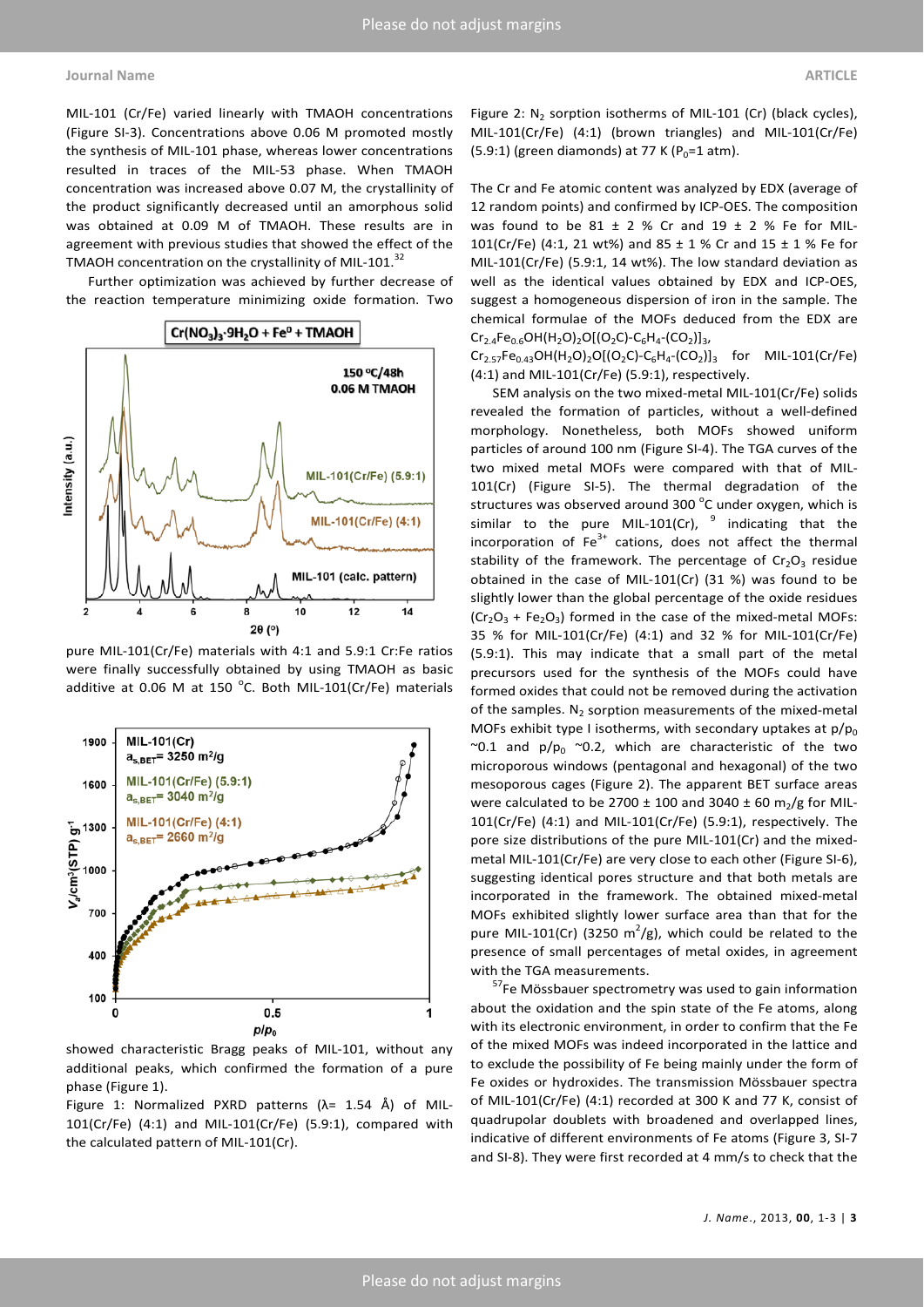samples did not contain any High Spin (HS) Fe(II) species and then at 2 mm/s. Figure 3 illustrates only the spectra recorded at 2 mm/s. Different fitting models could be applied with two components or three components, resulting in the same mean values of isomer shift (0.33 and 0.48 mm/s at 300 K and 77 K, respectively) and quadrupolar splitting (0.68 and 0.74 mm/s at 300 K and 77 K, respectively). These values are consistent with the presence of HS  $Fe<sup>3+</sup>$  in an octahedral environmental, suggesting that they may be located in the octahedral units of the inorganic building blocks.<sup>33-35</sup> This is further supported by the similarity between the Mössbauer spectra of the mixed MIL-101(Cr/Fe) (4:1) and the reported spectrum of MIL-100(Fe) (Figure 3 and Figure SI-8). $35$  The isomer shift values of MIL-100(Fe) are significantly higher (0.42 and 0.54 mm/s at 300 K and 77 K, respectively). This difference could result from the amount of fluorine ions contained in the structure, as the presence of F ions in the Fe environment results in higher isomer shifts than Fe surrounded by  $O<sup>23</sup>$  It should be noted that in the reported Mössbauer spectrum of MIL-100(Fe), the synthesis was performed in presence of KF and it has been previously demonstrated that the resulting structure has one fluorine atom per Fe trimer. $35$  However, in the case of MIL-101(Cr/Fe), the synthesis was performed without fluorine, and the corresponding coordination position in the structure is occupied by hydroxyl ions. $18$  In the present mixed-metal MIL-101(Cr/Fe), the mean values of isomer shift are rather typical of  $Fe<sup>3+</sup>$  surrounded by oxygen or hydroxyl groups, in fair agreement with the absence of KF during the synthesis of MIL-101(Cr/Fe). When the content of Fe incorporated in the synthesis was decreased (ratio Cr/Fe 5.9:1), no significant differences were observed in the Mössbauer spectrum (Figure 3), except for a slight increase of the quadrupolar doublet asymmetry. The presence of water molecules in the



allow excluding the presence of traces of iron $3+$  oxides in MIL-101(Ce/Fe) samples, similarly to the case of MIL-100(Fe).

Our strategy therefore allows the preparation of MIL-101(Cr/Fe) solid with a Fe<sup>3+</sup> loading up to 21 wt% using a HF-

Figure 3: Mössbauer transmission spectra of MIL-101(Cr/Fe) (5.9:1), MIL-101(Cr/Fe) (4:1) and MIL-100(Fe), recorded at 77 K.

free route. It should be commented that the mesoporous rigid MIL-101 phase exhibits higher BET surface areas and porosity (3250  $m^2$   $g^{-1}$  and 1.2 cm<sup>3</sup>  $g^{-1}$ ) compared to that of the flexible microporous MIL-88B (<500 mg<sup>2</sup> g<sup>-1</sup>; 0.6 cm<sup>3</sup> g<sup>-1</sup>), whose pores undergo a strong contraction upon drying. Therefore, MIL-101 is better suited as heterogeneous catalyst in comparison to MIL-88B, which shows important diffusion limitations.

#### **Catalytic activity**

The main purpose of this study was to show that it is possible to overcome the intrinsic structural instability of the single metal MIL-101(Fe) solid by exploiting the structural stability of MIL-101(Cr), while introducing in nodal positions some  $Fe<sup>3+</sup>$ sites in adequate proportion to preserve structural stability due to the prevalence of  $Cr^{3+}$ , but still sufficiently high to achieve optimal catalytic activity.

To prove the concept of one metal maintaining the MOF structure and other acting as catalytic center, the MIL-101(Cr/Fe) (4:1) sample having about 21 wt%  $Fe<sup>3+</sup>$  was initially selected and its catalytic activity studied for the benchmark Lewis acid catalyzed addition of β-pinene to formaldehyde to afford [2-(7,7-dimethyl-4-bicyclo[3.1.1]hept-3-enyl)-ethanol], commonly known as Nopol (Scheme 1). Nopol is an important commodity with woody camphoraceous scent used in perfumery for the large scale production of fragrances.<sup>8, 36</sup> It is also used in the preparation of pesticides in the agrochemical industry. $8,36$  This Prins reaction has been widely studied in the presence of a large range of homogenous (i.e. HCl, SnCl2, ZnCl2 etc.) and heterogeneous catalysts including MOFs, observing that Nopol formation is accompanied by the presence of some byproducts, 10-pinen-3-ol being the most common one. $^7$ 

Particularly, formation of Nopol has been reported already using MIL-100(Fe) or MIL-100(Cr) as heterogeneous catalysts, observing that these materials efficiently promote the addition reaction, without undergoing metal leaching and exhibiting reusability in consecutive batch reactions.<sup>8</sup>

In the present study a preliminary control experiment in



the absence of catalyst shows that β-pinene conversion does not take place under the present reaction conditions. In contrast, when MIL-101(Cr) was present in the reaction, the addition reaction occurs resulting in the formation of Nopol as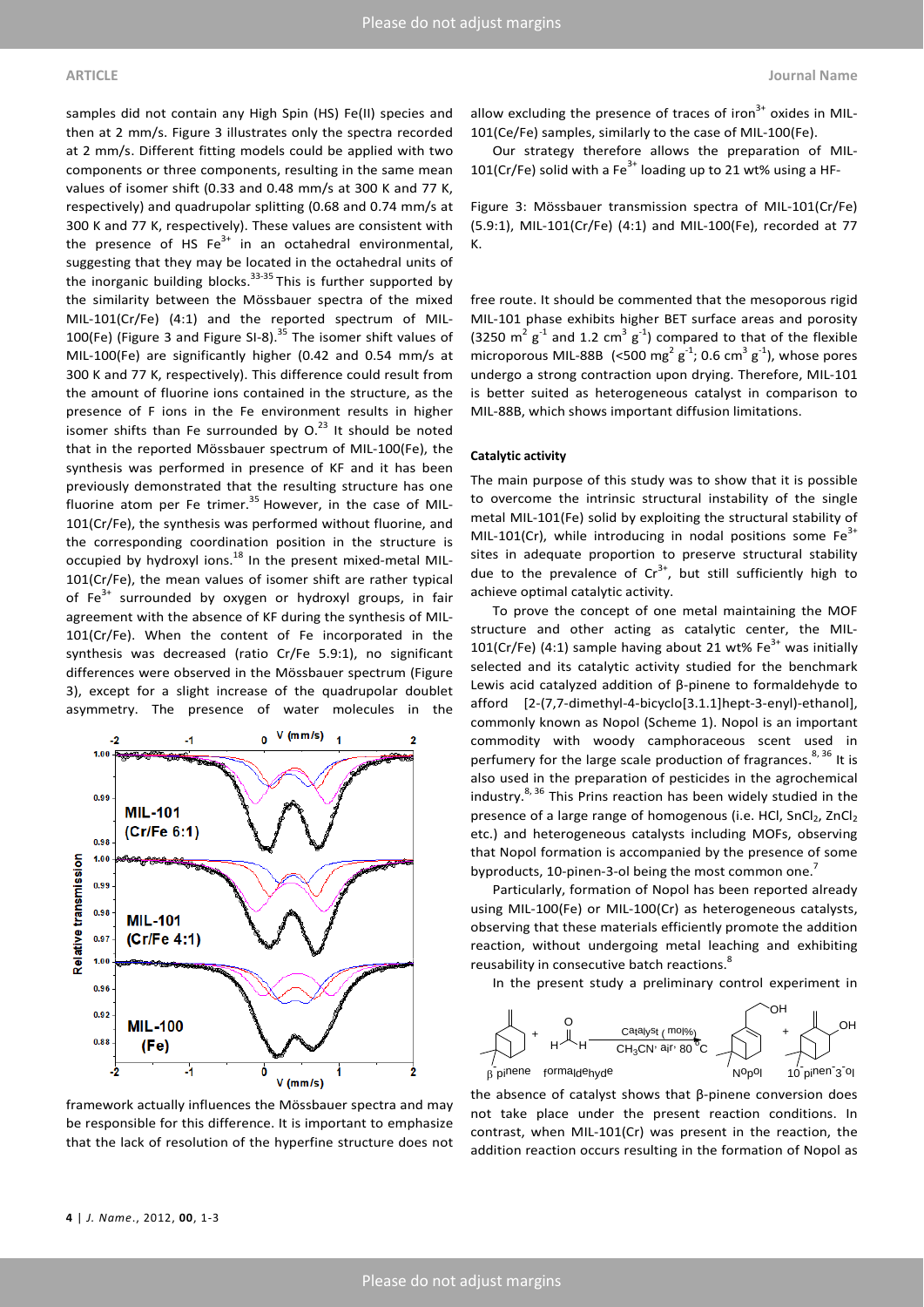main product together with 10-pinen-3-ol (Table S1), reaching a conversion of 26 % at 30 h (Figure 4). The use of MIL-101(Fe) or MIL-88B(Fe) as iron-based catalysts resulted in a slight increase of the catalytic activity (~36 % β-pinene conversion at 30 h) and formation of 10-pinen-3-ol (Table S1) respect to the use of MIL-101(Cr).

Scheme 1. Prins reaction of β-pinene with formaldehyde and the chemical structure of the two products observed in the present reaction.

PXRD patterns of the used MOFs revealed that MIL-101(Fe) is, however, unstable under the present reaction conditions and is largely transformed into the MIL-88B(Fe) structure (Figure SI-9). Importantly, the use of the novel MIL-101(Cr/Fe) (4:1) solid resulted in a much more robust material, exhibiting a significantly higher catalytic activity (85 % at 30 h) than MIL-101(Cr), MIL-101(Fe) or MIL-88B(Fe) and even higher than the homogeneous  $Fe^{3+}$  acetate catalyst (Figure 4). It should be noted that the higher catalytic activity of these Fe-based MOFs results, however, in the formation of higher amounts of 10 pinen-3-ol respect to the less active but more selective MIL-101(Cr) catalyst (Table S1).

To put the catalytic activity of MIL-101(Cr/Fe) (4:1) into context, MIL-100(Fe) with all the metal nodes constituted by iron was used as reference. MIL-100(Fe) exhibited only slightly lower activity than MIL-101(Cr/Fe) (4:1) (Figure 4 and Table S1), whose  $Fe<sup>3+</sup>$  content is about 5 times lower. Thus, it seems that the Fe<sup>3+</sup> sites of MIL-101(Cr/Fe) (4:1) are intrinsically more active than the ones of MIL-100(Fe). The lower intrinsic activity of  $Fe<sup>3+</sup>$  in MIL-100(Fe) can be understood considering the smaller dimensions of windows (0.55 and 0.86 nm) and cavities (2.4 and 2.9 nm) in MIL-100 respect to the MIL-101 structure, imposing diffusion limitations to the reaction. The higher activity of MIL-101(Cr/Fe) (4:1) respect to MIL-101(Cr) can also be understood considering the benefits of combining the highly porous and stable MIL-101(Cr) structure, with a large percentage of  $Fe<sup>3+</sup>$  ions with higher intrinsic catalytic activity than  $Cr^{3+}$ . In this way, even though the amount of Fe<sup>3+</sup> in the catalyst is only 21 wt %, the activity of  $Fe<sup>3+</sup>$  ions in this MIL-101 structure is similar or higher than when homometallic MIL-100(Fe) or MIL88-(Fe) are used as catalyst, due to a more impeded accessibility to the  $Fe<sup>3+</sup>$  sites.



Figure 4. Catalytic activity for β-pinene using MIL-101(Cr/Fe) (4:1) (■), MIL-88(Fe) (◊), MIL-101(Fe) (○), MIL-101(Cr) (●), MIL-100(Fe) ( $\nabla$ ), Fe<sup>3+</sup> acetate ( $\square$ ) and in the absence of catalyst (♦). Reaction conditions: Catalyst (0.02 mmol of metal), βpinene (800 µL, 5 mmol), formaldehyde (750 µL, 5 mmol), acetonitrile (1.26 mL), 80 $\degree$ C.



Figure 5. a) Prins addition of β-pinene and benzaldehyde. b) Temporal conversion plot of β-pinene using MIL-101(Cr/Fe) (4:1) (■) or MIL-100(Fe) (○) as catalyst. Reaction conditions: Catalyst (0.02 mmol of Cr+Fe), β-pinene (800 µL, 5 mmol), benzaldehyde (xxx µL, 5 mmol), acetonitrile (1.26 mL), 80  $^{\circ}$ C.

In agreement with the above proposal to rationalize the activity of mixed-metal Cr/Fe MOF, the benefits of MIL-101(Cr/Fe) (4:1) respect to the MIL-100(Fe) as solid catalyst to promote the Prins reaction of β-pinene are even more clearly evidenced when a bulkier aldehyde such as benzaldehyde is used as substrate. In this case, the use of argon atmosphere during the reaction allowed to achieve a selective addition of β-pinene and benzaldehyde without formation of oxidized reaction products. Figure 5 shows a comparison of the timeconversion plot under the same conditions for the Prins reaction with benzaldehyde as reagent using MIL-101(Cr/Fe) (4:1) or MIL-100(Fe) as catalyst. As it can be seen the activity of MIL-101(Cr/Fe) (4:1) is higher than that of MIL-100(Fe) in spite of the 5-fold higher  $Fe<sup>3+</sup>$  content of the latter.

To determine the influence of the  $Fe<sup>3+</sup>$  content present in the mixed-metal MIL-101(Cr/Fe) solid on the catalytic activity for the Prins reaction, three MIL-101(Cr/Fe) containing different Fe<sup>3+</sup> contents with values 2.5, 14 and 21 wt% (ratio Cr/Fe 36:1, 5.9:1, 4:1, respectively) were tested. Figure 6 presents the time-conversion plots for the Prins reaction promoted by these three mixed-metals MIL-101(Cr/Fe) solids. By plotting the initial reaction rate vs. the Fe content it was observed that, although  $Cr^{3+}$  also catalyses the reaction as it can be deduced from the initial reaction rate value at 0  $Fe<sup>3+</sup>$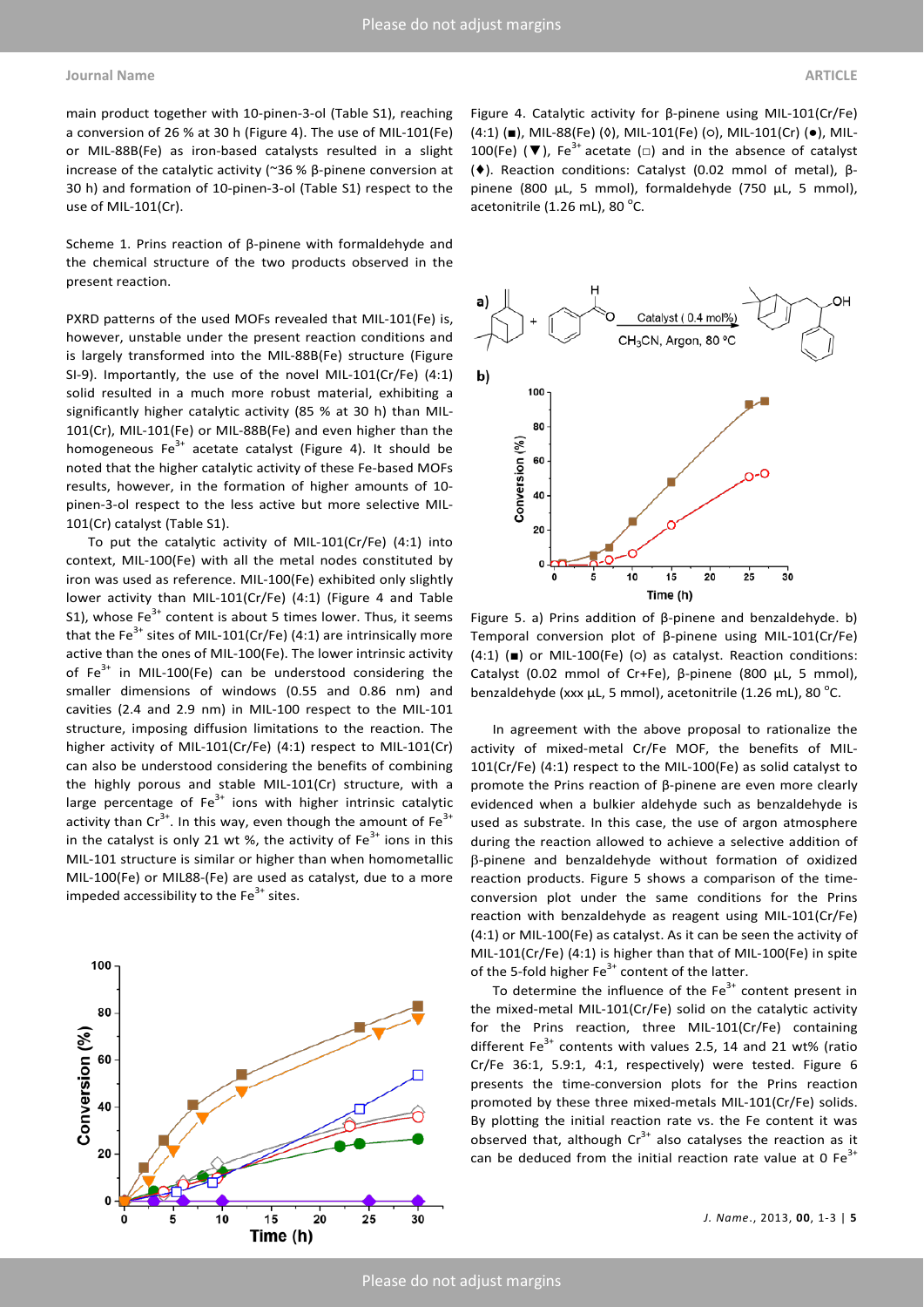content, the initial reaction rate increases with the  $Fe<sup>3+</sup>$ content. This increase in the initial reaction rate means that  $Fe<sup>3+</sup>$  is more active than  $Cr<sup>3+</sup>$  to promote the reaction. Furthermore, an increase of TOF value at higher  $Fe<sup>3+</sup>$  loadings was observed. In principle, the TOF value should be constant if all the  $Fe<sup>3+</sup>$  sites were equally active. Therefore, the TOF increase along the  $Fe<sup>3+</sup>$  percentage suggests some degree of



cooperation among the  $Fe<sup>3+</sup>$  sites. Furthermore, the higher the iron content on the mixed-metal MIL-101(Cr/Fe) solid the higher the activity accompanied, however, by increased formation of the by-product 10-pinen-3-ol (Figure 6 and Table S1).

Figure 6. (a) Time-conversion plot for the Prins reaction between β-pinene and formaldehyde in the presence of MIL-101(Cr/Fe) (4:1) (■), MIL-101(Cr/Fe) (5.9:1) (□), MIL-101(Cr/Fe) (36:1) (o), MIL-101(Cr) ( $\bullet$ ) and in the absence of catalyst ( $\Delta$ ). (b) Influence of the iron MIL-101 iron content on the initial reaction. The inset shows the influence of the iron content on the TOF; note that the activity of the MIL-101(Cr) has been subtracted to calculate the TON of mixed-metal MIL-101(Cr/Fe) solids. Reaction conditions: Catalyst (0.02 mmol of Fe+Cr), β-pinene (800 µL, 5 mmol), formaldehyde (750 µL, 5 mmol), acetonitrile (1.26 mL), 80 $^{\circ}$ C.

The catalytic activity of mixed-metal MIL-101(Cr/Fe) (4:1) was finally compared with that of homogeneous  $Cr<sup>3+</sup>$  acetate and heterogeneous  $Cr_2O_3$  or Fe<sub>2</sub>O<sub>3</sub> solids (Figure 7). MIL-101(Cr/Fe) (4:1) exhibits the highest initial reaction rate in the series followed by the soluble  $Cr^{3+}$  salt. This observation is in

agreement with previous results showing the benefits of metal ion isolation by immobilization in highly accessible metal clusters of porous MOFs acting as single-site catalysts. $37$  On one hand, they exhibit similar or higher intrinsic activity to that of the homogeneous sites catalysts, and on the other, they undergo much slower deactivation by aggregation due to site immobilization.

As mentioned above and shown in Scheme 1, besides Nopol the formation of 10-pinen-3-ol was also observed in the presence of MIL-101. Selectivity values are presented in Figure 7b. As described in previous reports, 10-pinen-3-ol arises from the allylic oxidation of β-pinene by molecular oxygen.<sup>38, 39</sup> There are in the literature several studies showing that, besides as solid Lewis acid, MIL-101 can act also as oxidation catalyst.<sup>14, 40</sup> Under the present reaction conditions, the highest conversion and highest Nopol selectivity at final reaction time (30 h) was achieved using the homogeneous  $Cr<sup>3+</sup>$ salt. Importantly, the use of the heterogeneous MIL-101(Cr/Fe) (4:1) catalyst results in a higher catalytic activity and higher Nopol selectivity respect to the metal oxides  $γ$ -Fe<sub>2</sub>O<sub>3</sub> or α- $Cr_2O_3$  (Figure 6 and Table S1).

In the case of the mixed-metal MIL101(Cr/Fe) (4:1), the heterogeneity of the reaction was supported by performing a hot filtration test, observing that the reaction almost completely stopped after filtration of the solid (Figure 7). The minor conversion from 26 to 30 % from 4 to 30 h in the absence of solid after filtration of the catalyst was due to the occurrence of β-pinene oxidation to 10-pinen-3-ol, but not to the β-pinene addition to formaldehyde.

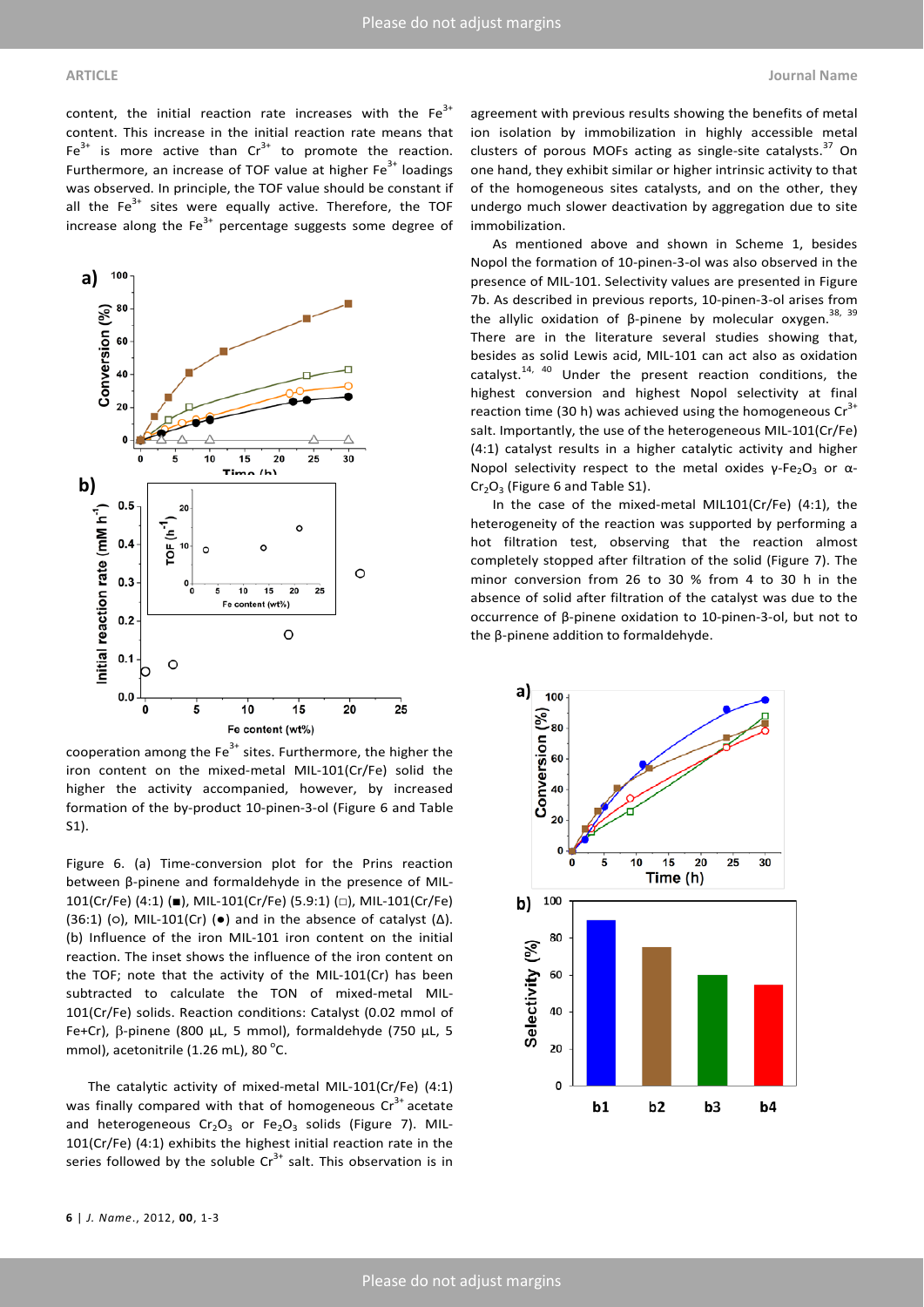

Figure 7. (a): Time-conversion plots of β-pinene using MIL-101(Fe/Cr) (4:1) (■),  $Cr^{3+}$  acetate hydroxyde (•), Fe<sub>2</sub>O<sub>3</sub> (□) or  $Cr_2O_3$  (o) as catalysts and (b): Nopol selectivity for  $Cr^{3+}$  acetate hydroxide (b1), MIL-101(Fe/Cr) (4:1) (b2), Fe<sub>2</sub>O<sub>3</sub> (b3) or Cr<sub>2</sub>O<sub>3</sub> (**b4**) as catalysts. Reaction conditions: Catalyst (0.02 mmol metal), β-pinene (800 µL, 5 mmol), formaldehyde (750 µL, 5 mmol), CH<sub>3</sub>CN (1.15 mL), 80 <sup>o</sup>C.

Figure 8. (a) Hot filtration and reusability tests  $1^{st}$  use ( $\blacksquare$ ),  $2^{nd}$ use ( $\Box$ ), 3<sup>th</sup> use ( $\bullet$ ), 4<sup>th</sup> use ( $\circ$ ) and without catalyst ( $\bullet$ ). (b) PXRD patterns for the fresh and used MIL-101(Cr/Fe) (4:1). Reaction conditions: Catalyst (0.02 mmol metal), β-pinene (800  $\mu$ L, 5 mmol), formaldehyde (750  $\mu$ L, 5 mmol), CH<sub>3</sub>CN (1.15 mL), 80 ºC.

Catalyst stability was finally studied by performing four consecutive runs using the same MIL-101(Cr/Fe) (4:1) sample. Comparison of the temporal profiles of first and consecutive reactions showed only a slight decrease of the catalytic activity, while maintaining the same product selectivity of about 75 % (Figure 8a). This partial deactivation is not due to degradation of the MIL-101(Cr/Fe) (4:1) catalyst, since all PXRD patterns recorded after each run are comparable to the fresh material (Figure 8(b)). A loss of intensity of the first Bragg reflexions was observed, likely due to remaining reactants in the pores. Analysis by ICP-OES of the chromium and iron content in the liquid reaction phase after filtration of the solid catalyst showed that the concentration of these metals in the liquid phase corresponds to about 0.002 and 0.02 wt% of the initial chromium and iron content of the fresh catalyst, respectively, in agreement with the absence of degradation of the MIL-101(Cr/Fe). A minor catalyst deactivation was observed upon cycles which might be attributed to adsorption

of reaction products or by-products. It is important to note that all molecules involved in the catalytic process have molecular dimensions < 1nm and are suitable for entering the pores of the catalyst through the windows (Figure SI-10). However, despite the favored molecule diffusion, a partial blocking of the pores and/or active sites may not be excluded, which may cause an apparent decrease on the performance of the material. To corroborate the possibility of products or byproducts adsorption in consecutive cycles,  $N_2$  physisorption were conducted for the used and washed MIL-101(Cr/Fe) material, showing a slightly lower surface area as compared to the fresh catalyst, whereas a drastic loss of sorption capacity was observed when the catalyst was not washed, pointing to the presence of physisorbed molecules filling the pores (Figure SI-11 in supporting information).

#### **Characterization of the acid sites**

In order to get some insight on the higher catalytic activity of the mixed-metal MIL-101(Cr/Fe) respect to MIL-101(Cr), an *in situ* infrared spectroscopy study was undertaken to investigate the Lewis acid sites on those solids. $41$  Following previous works using MIL-100(Fe)<sup>42, 43</sup> or MIL-100(Cr)<sup>18, 44</sup> materials, the MIL-101 samples under study were activated at 150 $\degree$ C under vacuum for 3 h to remove the water molecules coordinated to the metal centers. Then, the acid strength of the resulting coordinatively unsaturated sites (CUS) of the MIL-101 solids was studied using  $CD_3CN$  and CO as probe molecules.

In the case of  $CD_3CN$  adsorption on activated MIL-101(Cr/Fe) (4:1), the characteristic *v*(CN) and *v*(CD<sub>3</sub>) bands due to the presence of  $CD_3CN$  on both the CUS or physisorbed in the solid were recorded (Figure 9). The broad ν(CN) band with the maximum appearing at 2320  $cm^{-1}$  can be assigned to the coordinated deuterated acetonitrile on the  $Cr^{3+}$  and/or  $Fe^{3+}$ Lewis sites present in the MIL-101(Cr/Fe) (4:1) solid. This ν(CN) wavenumber is slightly lower than that found for MIL-100(Al) (2321 cm $^{-1}$ ), a fact that agrees with the polarizing power of  $Al^{3+} > Fe^{3+} > Cr^{3+}.45$  In the case of MIL-101(Cr/Fe) (4:1) solid an additional  $v(CN)$  band at higher wavenumber (2350 cm<sup>-1</sup>) appeared and could be assigned to adsorption of  $CD<sub>3</sub>CN$  on metal defects with a higher Lewis acidity as it has been proposed in the case of the MIL-100(Al) ( $v(CN)$ ) 2341 cm<sup>-1</sup>).<sup>45</sup> Physisorbed acetonitrile is characterized by the ν(CN) band appearing at lower wavenumbers (2274-2261  $cm<sup>-1</sup>$ ). The band corresponding to the  $v(CD_3)$  can be observed at 2112 cm<sup>-1</sup>. For comparison,  $CD_3CN$  adsorption on activated MIL-101(Cr) was also studied. The higher ν(CN) wavenumbers of MIL-101(Cr/Fe)  $(4:1)$  (2320 and 2350 cm<sup>-1</sup>) vs. MIL-101(Cr) (2318 and 2344 cm<sup>-</sup>  $<sup>1</sup>$ ) is an indication of the stronger Lewis acidity of the former.</sup> Again, this observation agrees with the charge to radius ratio of the  $Cr^{3+}$  vs. Fe<sup>3+</sup> and, then, with the expected higher polarizing power of Fe<sup>3+</sup> vs.  $Cr^{3+}$  as Lewis center.<sup>45</sup> Once the CD3CN equilibrium was reached for MIL-101(Cr/Fe), outgassing the samples led to a decrease of the area under the peak at 2350  $cm^{-1}$  in less extent than that of 2320  $cm^{-1}$ . This suggests that the stronger the Lewis acidity of the metal nodes, the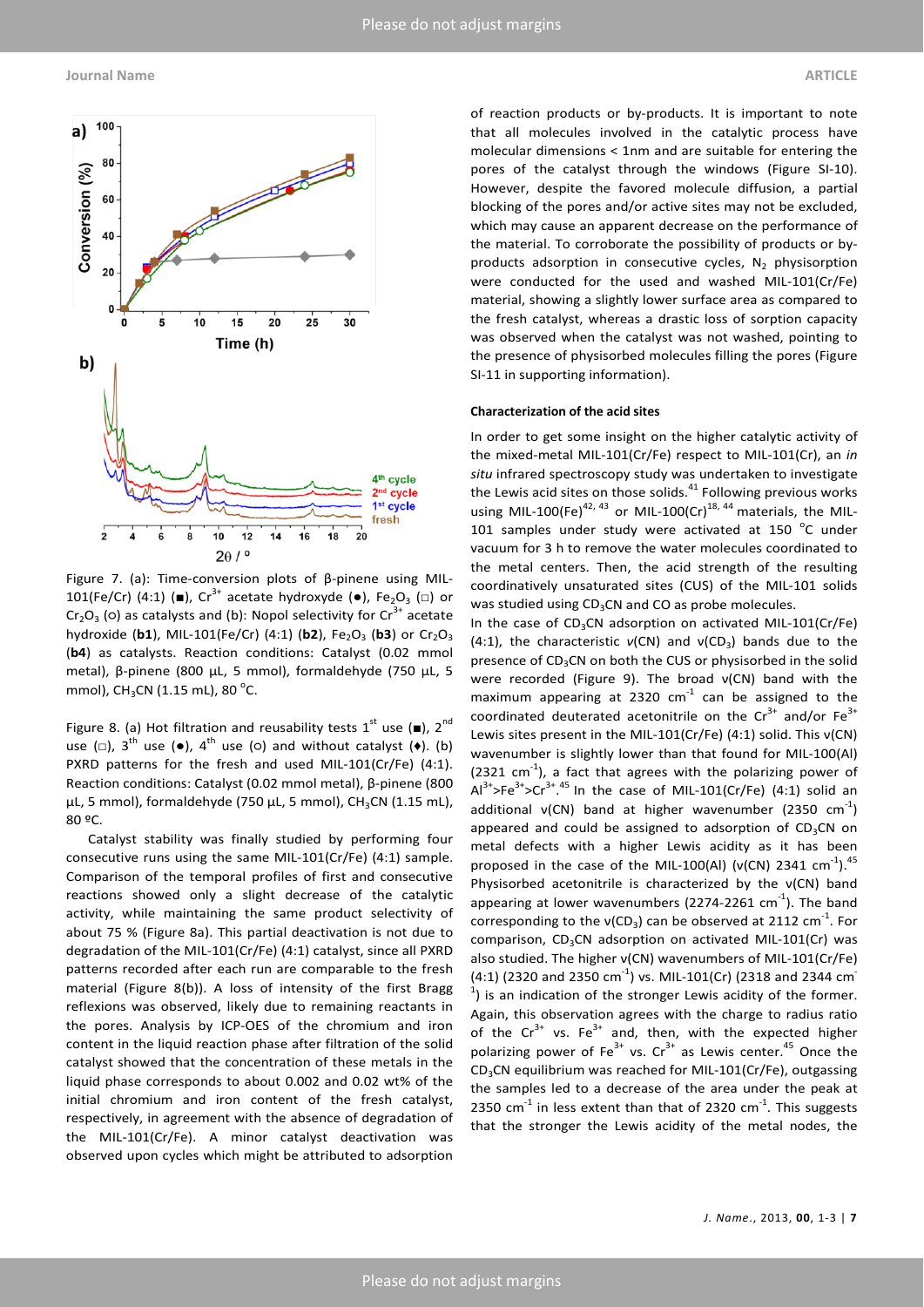

higher the observed ν(CN) wavenumber and, therefore, the stronger the adsorption of the probe.

Figure 9. FT-IR spectra of CD<sub>3</sub>CN adsorbed in MIL-101(Cr/Fe) (a, c) or MIL-101(Cr) (b, d). Red line spectra show the equilibrated  $CD<sub>3</sub>CN$  adsorbed in MOFs; Blue line spectra show the retained  $CD<sub>3</sub>CN$  after outgassing the corresponding MOF for 1 h period.

Importantly, for the same weight of MIL-101(Cr/Fe) and MIL-101(Cr) solids the  $CD_3CN$  adsorption measurements indicated a ten-fold increase of the area corresponding to the peaks at 2350 and 2320  $cm^{-1}$  in MIL-101(Cr/Fe) (4:1) compared to that of MIL-101(Cr). The higher ν(CN) wavenumber value and the larger peak area in the case of MIL-101(Cr/Fe) respect to MIL-101(Cr), indicates the presence of higher density and stronger Lewis acidity of the metal nodes in MIL-101(Cr/Fe) respect to MIL-101(Cr). These results are in sharp contrast with those previously reported for MIL-100(Cr) vs. MIL-100(Fe) that indicate a higher Lewis acid density for MIL-100(Cr).  $45$  This might be a consequence of the partial poisoning of the strongest Lewis sites in MIL-100(Fe) and/or the presence of structural defects in MIL-100(Cr). In any case, it seems that for the mixed metal Cr/Fe solid, the presence of the two metals is associated with a higher density of structural defects characterized by the 2350  $cm^{-1}$  v(CN) band and stronger CUS Lewis sites corresponding to the 2320 cm<sup>-1</sup>  $v(CN)$  band.

The acidity of the MIL-101(Cr/Fe) (4:1) material was further characterized by IR spectroscopy by using CO as probe molecule. Figure SI-12 shows three main ν(CO) bands corresponding to CO coordinated with Lewis acid sites [ν(CO) at 2195 cm $^{-1}$ ], CO interacting with Brönsted acid sites [v(CO) at 2161 cm<sup>-1</sup>] and physisorbed species [v(CO) at 2136 cm<sup>-1</sup>]. In the

case of MIL-101(Cr), similar CO bands were also observed although slightly shifted to lower wavenumber values for the Lewis and Brönsted acid sites respect to the mixed-metal MIL-101(Cr/Fe) (4:1). These observations are in agreement with the higher acidity of the MIL-101(Cr/Fe) (4:1) solid in respect to MIL-101(Cr) observed using  $CD<sub>3</sub>CN$  as probe. Once the CO equilibrium was achieved in each MIL-101 sample, a vacuum treatment slightly decreased the peak intensity of the Lewis centers, while the signals of the weaker Brönsted acid sites as well as those of physisorbed CO species were almost completely vanished.

This IR spectroscopy study allowed us concluding that the higher catalytic activity observed for MIL-101(Cr/Fe) arises mainly from the increase of Lewis acidity due to the incorporation of Fe ions at the metal nodes. In agreement with this conclusion, when the Prins reaction was carried out using the MIL-101(Cr/Fe) (4:1) solid adding pyridine as a base,<sup>46</sup> the resulting catalytic activity was drastically reduced (Figure SI-13 in supporting information).

## **Conclusions**

The present study illustrates the advantages of combining the structural robustness and porosity, characteristic of MIL-101(Cr) material with the presence of  $Fe<sup>3+</sup>$  as active Lewis sites. Overall, the present study exemplifies the potential that mixed-metal MOF offer in catalysis, particularly when preparation methods make possible to prepare crystalline materials with a wide range of metal proportions as it is the case of the present MIL-101 materials.

## **Experimental section**

#### **Materials**

All the reagents and solvents employed in this work were of analytical or HPLC grade and supplied by Sigma-Aldrich.

# **Catalyst preparation**

MIL-101(Cr),<sup>10, 12</sup> MIL-101(Fe)<sup>14</sup> and MIL-88B(Fe)<sup>47</sup> have been prepared as previously reported. MIL-101(Cr/Fe) materials were prepared by mixing 1.5 mmol terephthalic acid, 1 mmol metal source (Cr and Fe) and 10 mL tetramethylammonium hydroxide (TMAOH) solution (0.06 M) in a Teflon reactor. More precisely, 0.75 mmol Cr(NO<sub>3</sub>)<sub>3</sub>⋅9H<sub>2</sub>O and 0.25 mmol of Fe<sup>0</sup> were used for MIL-101(Cr/Fe)  $(4:1)$  and 0.85 mmol  $Cr(NO<sub>3</sub>)<sub>3</sub>·9H<sub>2</sub>O$  and 0.15 mmol of Fe<sup>0</sup> for MIL-101(Cr/Fe) (5.9:1). The reaction mixtures were heated at 150 $\,^{\circ}$ C for 48 h under autogenous pressure. The obtained solids were isolated by centrifugation (20 min, 14500 rpm) and washed three times with water and three times with abs. EtOH. Density separation was performed to remove any iron oxide impurities from the MOFs. In order to remove the residual ligand molecules from the pores, the solids were treated with a solution of KF (0.1 M) for 1 h. The purified products were dried at 100  $^{\circ}$ C overnight, prior to their characterization.

#### **Characterization**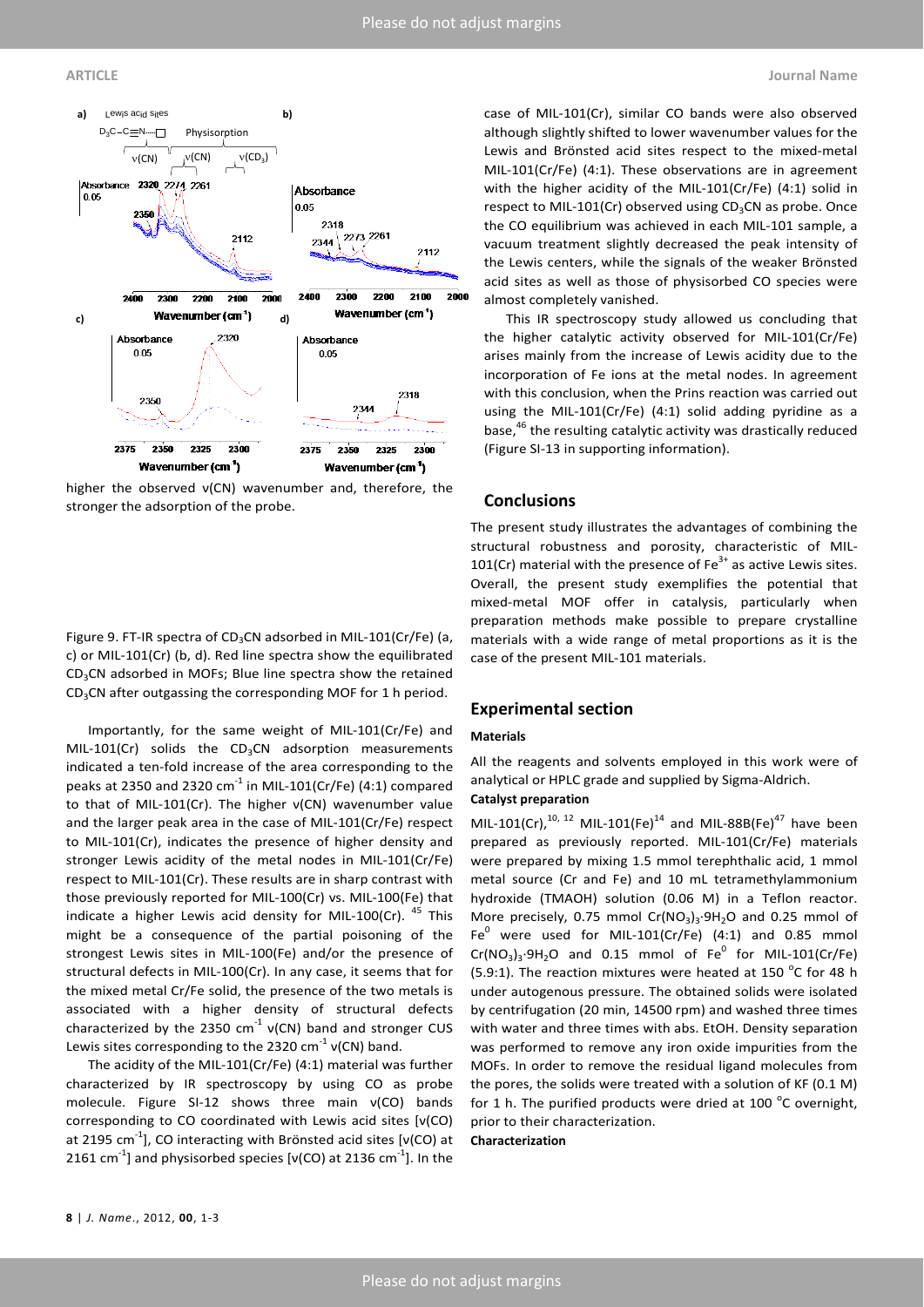Powder X-ray diffraction patterns were obtained on a Siemens D5000 diffractometer using Cu K<sub>α</sub> 1,2 radiation ( $λ=1.5406Å$ ).

 $N_2$  sorption measurements were performed at 77 K on a BELL Japan Belsorp Max apparatus, after an overnight activation of the samples at 150  $^{\circ}$ C, under primary vacuum.

<sup>57</sup>Fe Mössbauer spectra were recorded at 300 and 77 K using a <sup>57</sup>Co/Rh γ-ray source moving with a triangular velocity form and mounted on a conventional electromagnetic drive. The hyperfine structure was modeled by a least-square fitting procedure involving quadrupolar doublets composed of Lorentzian lines. The isomer shift values (IS) are referred to α-Fe at 300 K, while the samples consist of a thin layer of powder containing about 15 mg of Fe.

The metal content (Cr or Fe) of the MOF samples was determined by using inductively coupled plasma optical emission spectroscopy (ICP-OES, Perkin-Elmer). Previously to ICP-OES analysis, the solid samples (10 mg) were digested using concentrated HNO<sub>3</sub> (65 wt%; 20 mL) at 80  $^{\circ}$ C for 24 h. The resulting solution was diluted with Milli-Q water and, then, analyzed by ICP-OES.

FTIR spectroscopy was performed by compression the solid samples at 2 Ton in air prior to recording the spectra. In some cases the sample was mixed with  $SiO<sub>2</sub>$  as binder. Then, the samples were placed in a quartz cell equipped with KRs-5 (thallium bromoiodide) windows. The cell was connected to a vacuum line for activation ( $P_{residual} = 10^{-5}$  mbar for 2 h) prior to CO or  $CD_3CN$  adsorption. For the CO adsorption experiments, the temperature of the pellet was decreased to about -170  $^{\circ}$ C by cooling the sample holder with liquid  $N_2$ . CD<sub>3</sub>CN adsorption experiments have been carried out at room temperature. The addition of CO in the cell was from 0 to 2.56 mbar, approximately.  $CD_3CN$  adsorption was performed at 0.26 or 0.82/0.35 mbar for MIL-101(Cr/Fe) or MIL-101(Cr), respectively. Transmission IR spectra were recorded in the 4000-400  $cm^{-1}$  range, at 4  $cm^{-1}$  resolution, on a VERTEX 70 spectrophotometer equipped with DTGS (Deuterated triglycine sulfate detector).

### **Catalytic reactions**

**Prins reaction.** Prior to its use as catalyst, the corresponding amount of the solid (typically 0.02 mmol of Cr+Fe metal) was dried in a two-necked round bottom flask (25 mL) at 100  $^{\circ}$ C for 12 h. Then, the system was heated at 150  $^{\circ}$ C under vacuum for 16 h. Subsequently, the system was cool down to 80  $^{\circ}$ C and the reagents added to the system under continuous magnetic stirring in the following order: acetonitrile (1.26 mL), formaldehyde (750 µL, 5 mmol) and β-pinene (800 µL, 5 mmol).

Selective quenching experiments were carried out as described above, but adding pyridine at 20 mol % respect to the substrate.

Reuse experiments were carried out under the general reaction conditions. At the end of each run, the catalyst was recovered by filtration through a Nylon membrane (0.2  $\mu$ m). The retained solid was washed by flushing hot acetonitrile (50  $\rm{^{\circ}C}$ , 400 mL) and, then, ethanol (20  $\rm{^{\circ}C}$ , 600 mL). The resulting

solid was dried in an oven at 100  $^{\circ}$ C for at least 12 h before being employed in a subsequent catalytic cycle.

The progress of the reaction was followed by gas chromatography (GC) using a flame ionization detector (FID). During the reaction several aliquots (100  $\mu$ L) were sampled, then diluted with acetonitrile (0.5 mL) and filtered using syringe filters (0.2 µm Nylon). Nitrobenzene was finally added as external standard  $(10 \mu L)$  to each reaction aliquot. Quantification was carried out using a calibration plot for each commercially available compound. The samples were analyzed immediately after being taken from the reaction mixture.

### **Conflicts of interest**

There are no conflicts to declare

## **Author contribution**

Materials were synthesized by Effrosyni Gkaniatsou, Mónica Giménez-Marqués, Nathalie Steunou and Clémence Sicard. Catalytic experiments were initially performed by Andrea Santiago-Portillo and finalized by Cristina Vallés-García under the supervision of Sergio Navalón and Mercedes Álvaro. Mossbauer spectra were recorded and interpreted by Jean-Marc Greneche. The work was conceived by Clémence Sicard, Sergio Navalón, Christian Serre and Hermenegildo García.

### **Acknowledgements**

Financial support by the Spanish Ministry of Economy and Competitiveness (Severo Ochoa, CTQ2018-890237-CO2-R1) is gratefully acknowledged. Generalidad Valenciana is also thanked for funding (Prometeo 2017/083). Acknowledgments S.N. thanks financial support by the Ministerio de Ciencia, Innovación y Universidades (RTI 2018-099482-A-I00 project), Fundación Ramón Areces (XVIII Concurso Nacional para la Adjudicación de Ayudas a la Investigación en Ciencias de la Vida y de la Materia, 2016), and Generalitat Valenciana grupos de investigación consolidables 2019 (ref: AICO/2019/214) project. E.G thanks the ANR-11-LABEX-0039 (LabEx CHARM3AT) for financial support. M.G.-M thanks support from "la Caixa" Foundation (LCF/BQ/PI19/11690022) and Generalitat Valenciana (SEJI/2020/036).

### **Notes and references**

1. A. H. Chughtai, N. Ahmad, H. A. Younus, A. Laypkov and F. Verpoort, *Chem. Soc. Rev.*, 2015, **44**, 6804-6849.

2. A. Corma, H. Garcia and F. X. Llabrés i Xamena, *Chem. Rev.*, 2010, **110**, 4606-4655.

3. H. Furukawa, Cordova, K.E., O'Keeffe, M., Yaghi, O.M., *Science*, 2013, **341**, 1230444.

4. J. Gascon, A. Corma, F. Kapteijn and F. X. Llabrés i Xamena, *ACS Catal.*, 2014, **4**, 361-378.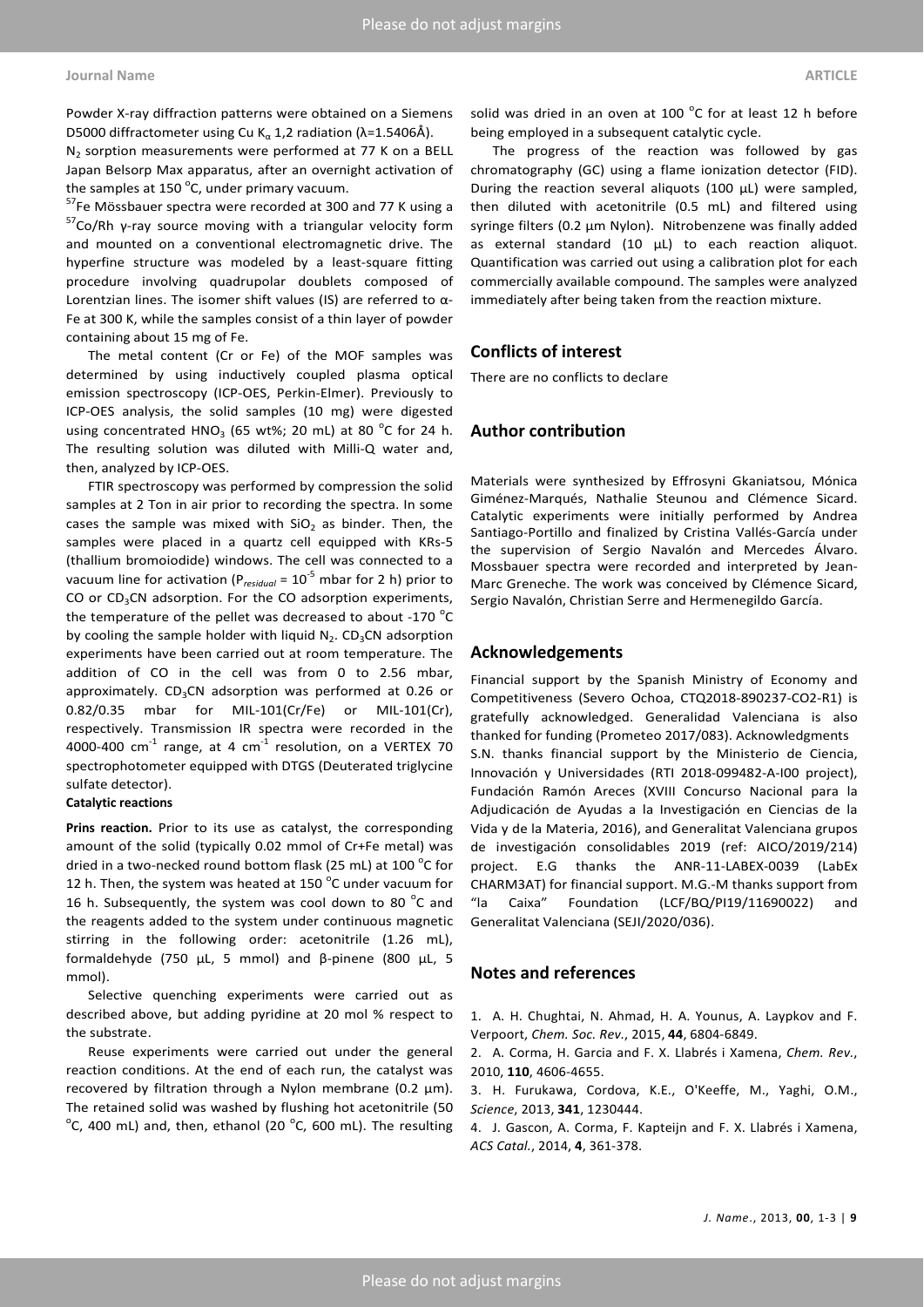5. M. Yoon, R. Srirambalaji and K. Kim, *Chem. Rev.*, 2012, **112**, 1196-1231.

6. A. Dhakshinamoorthy, Opanasenko, M., Čejka, J., Garcia, H., *Catal. Sci. Technol.*, 2013, **3**, 2509-2540.

7. Z. Hu and D. Zhao, *CrystEngComm*, 2017, **19**, 4066-4081.

8. M. Opanasenko, A. Dhakshinamoorthy, Y. K. Hwang, J.-S. Chang, H. Garcia and J. Cejka, *ChemSusChem* 2013, **6**, 865 - 871.

9. G. Ferey, C. Mellot-Draznieks, C. Serre, F. Millange, J. Dutour, S. Surble and I. Margiolaki, *Science*, 2005, **309**, 2040-2042.

10. A. Santiago-Portillo, S. Navalón, P. Concepción, M. Álvaro and H. García, *ChemCatChem*, 2017, **9**, 2506-2511

11. A. Dhakshinamoorthy, M. Alvaro and H. Garcia, *Catal. Sci. Technol.*, 2011, **1**, 856-867.

12. A. Santiago-Portillo, J. F. Blandez, S. Navalón, M. Álvaro and H. García, *Catal. Sci. Technol.*, 2017, **7**, 1351-1362.

13. A. Dhakshinamoorthy, A. M. Asiri and H. Garcia, *Chem. Eur. J.*, 2016, **22**, 8012-8024.

14. A. Santiago-Portillo, S. Navalon, F. Cirujano, F. Llabrés i Xamena, M. Alvaro and H. Garcia, *ACS Catal.*, 2015, **5**, 3216– 3224.

15. P. L. Llewellyn, S. Bourrelly, C. Serre, A. Vimont, M. Daturi, L. Hamon, G. D. Weireld, J.-S. Chang, D.-Y. Hong, Y. K. Hwang, S. H. Jhung and G. Férey, *Langmuir*, 2008, **24**, 7245-7250.

16. D.-Y. Y. K. H. Hong, Serre,C. Férey, G. Chang, J.-S. , *Adv. Funct. Mater.*, 2009, **19**, 1537-1552.

17. P. C. Horcajada, H. Heurtaux, D. Benyettou, F. Salles, F. Devic, T. Garcia-Marquez, A. Yu, C. Lavrard, H. Dutson, C.L. Magnier, E. Maurin, G. Elkaïm, E. Serre, C., *Chem. Commun.*, 2014, **50**, 6872- 6874.

18. A. Vimont, J.-M. Goupil, J.-C. Lavalley, M. Daturi, S. Surblé, C. Serre, F. Millange, G. Férey and N. Audebrand, *J. Am. Chem. Soc.*, 2006, **128**, 3218-3227.

19. J. H. Wang, Y. Zhang, M. Li, S. Yan, D. Li and X. M. Zhang, *Angew. Chem. Int. Ed.*, 2016, **56**, 6478-6482.

20. S. Abednatanzi, P. G. Derakhshandeh, H. Depau, F.-X. Coudert, P. Van Der Voort and K. Leus, *Chem. Soc. Rev.*, 2019, **48**, 2535-2565.

21. M. Giménez-Marqués, A. Santiago-Portillo, S. Navalón, M. Álvaro, V. Briois, F. Nouar, H. Garcia and C. Serre, *J. Mater. Chem. A.*, 2019, **7**, 20285-20292.

22. M. Y. Masoomi, A. Morsali, A. Dhakshinamoorthy and H. Garcia, *Angew. Chem. Int. Ed.*, 2019, **58**, 15188-15205.

23. F. Nouar, T. Devic, H. Chevreau, N. Guillou, E. Gibson, G. Clet, M. Daturi, A. Vimont, J. M. Grenèche, M. I. Breeze, R. I. Walton, P. L. Llewellyne and C. Serre, *Chem. Commun.*, 2012, **48**, 10237- 10239

24. T. A. Vu, G. H. Le, C. D. Dao, L. Q. Dang, K. T. Nguyen, P. T. Dang, H. T. K. Tran, Q. T. Duong, T. V. Nguyen and G. D. Lee, *RSC Adv*, 2014, **4**, 41185-41194.

25. T. Tanasaro, K. Adpakpang, S. Ittisanronnachai, K. Faungnawakij, T. Butburee, S. Wannapaiboon, M. Ogawa and S. Bureekaew, *Cryst. Growth Des.*, 2018, **18**, 16−21.

26. S. Surblé, C. Serre, C. Mellot-Draznieks, F. Millange and G. Férey, *Chem. Commun.*, 2006, 284-286.

27. C. Serre, F. Millange, C. Thouvenot, M. Noguès, G. Marsolier, D. Louër and G. Férey, *J. Am. Chem. Soc.*, 2002, **124**, 13519- 13526.

28. E. Stavitski, M. Goesten, J. Juan-AlcaÇiz, A. Martinez-Joaristi, P. Serra-Crespo, A. V. Petukhov, J. Gascon and F. Kapteijn, *Angew. Chem. Int. Ed.*, 2011, **50**, 9624 -9628.

29. C. Castillo-Blas, N. Snejko, V. A. de la Peña-O'Shea, J. Gallardo, E. Gutiérrez-Puebla, M. A. Monge and F. Gándara, *Dalton Trans.*, 2016, **45**, 4327-4337.

30. P. B. S. Rallapalli, M. C. Raj, S. Senthilkumar, R. S. Somani and H. C. Bajaja, *Environ. Prog. Sustain. Energ.*, 2016, **35**, 461-468.

31. M. H. Wickenheisser, A.; Tannert, R.; Milow, B.; Janiak, C. , Micropor. Mesopor. Mat., 2015, **215**, 143-153.

32. J. Z. Yang, Q.; Li, J.; Dong, J., Micropor. Mesopor. Mat., 2010, **130**, 174-179.

33. B. G. Abeykoon, J.-M.; Jeanneau, E.; Chernyshov, D.; Goutaudier, C.; Demessence, A.; Devic, T.; and A. Fateeva, *Dalton Trans. T*, 2017, **46**, 517-523.

34. G. M. Férey, F.; Morcrette, M.; Serre, C.; Doublet, M.-L.; Grenèche, J.-M.; Tarascon, J.-M, Angew. Chem. Int. Ed., 2007, **46**, 3259-3263.

35. P. S. Horcajada, S.; Serre, C.; Hong, D.-Y.; Seo, Y.-K.; Chang, J.- S.; Grenèche, J.-M.; Margiolaki, I.; and G. Férey, *Chem Commun*  2007, **27**, 2820-2822.

36. F. G. Delolo, K. C. B. Oliveira, E. N. dos Santos and G. E.V., *Mol. Catal.*, 2019, **462**, 1-9.

37. S. J. Rogge, A. Bavykina, J. Hajek, H. Garcia, A. I. Olivos-Suarez, A. Sepúlveda-Escribano, A. Vimont, G. Clet, P. Bazin, F. Kapteijn, M. Daturi, E. V. Ramos-Fernandez, F. X. Llabrés i Xamena, V. Van Speybroeck and J. Gascon, *Chem. Soc. Rev.*, 2017, **46**, 3134-3184.

38. I. Y. Skobelev, K. A. Kovalenko, V. P. Fedin, A. B. Sorokin and O. A. Kholdeeva, *Kinet. Catal.*, 2013, **54**, 607-614.

39. I. Y. Skobelev, A. B. Sorokin, K. A. Kovalenko, V. P. Fedin and O. A. Kholdeeva, *J. Catal.*, 2013, **298**, 61-69.

40. A. Gómez-Paricio, A. Santiago-Portillo, S. Navalón, P. Concepción, M. Alvaro and H. Garcia, *Green Chem.*, 2016, 508- 515.

41. A. Vimont, F. Thibault-Starzyk and M. Datur, *Chem. Soc. Rev.*, 2010, **39**, 4928-4950.

42. A. Dhakshinamoorthy, M. Alvaro, P. Horcajada, E. Gibson, M. Vishnuvarthan, A. Vimont, J.-M. Grenèche, C. Serre, M. Daturi and H. Garcia, *ACS Catal.*, 2012, **2**, 2060-2065.

43. H. Leclerc, A. Vimont, J.-C. Lavalley, M. Daturi, A. D. Wiersum, P. L. Llwellyn, P. Horcajada, G. Férey and C. Serre, *Phys. Chem. Chem. Phys.*, 2011, **13**, 11748-11756.

44. J. W. Yoon, H. Chang, S.-J. Lee, Y. K. Hwang, D.-Y. Hong, S.-K. Lee, J. S. Lee, S. Jang, T.-U. Yoon, K. Kwac, Y. Jung, R. S. Pillai, F. Faucher, A. Vimont, M. Daturi, G. Férey, C. Serre, G. Maurin, Y.-S. Bae and J.-S. Chang, *Nat. Mater.*, 2017, **16**, 526-531.

45. C. Volkringer, H. Leclerc, J.-C. Lavalley, T. Loiseau, G. Férey, M. Daturi and A. Vimont, *J. Phys. Chem. C*, 2012, **116**, 5710−5719.

46. T. Barzetti, E. Selli, D. Moscotti and L. Forni, *J. Chem. Soc. Fararday Trans.*, 1996, **92**, 1401-1407

47. P. Horcajada, F. Salles, S. Wuttke, T. Devic, D. Heurtaux, G. Maurin, A. Vimont, M. Daturi, O. David, E. Magnier, N. Stock, Y. Filinchuk, D. Popov, C. Riekel, G. Férey and C. Serre, *J. Am. Chem. Soc.*, 2011, **44**, 17839-17847.